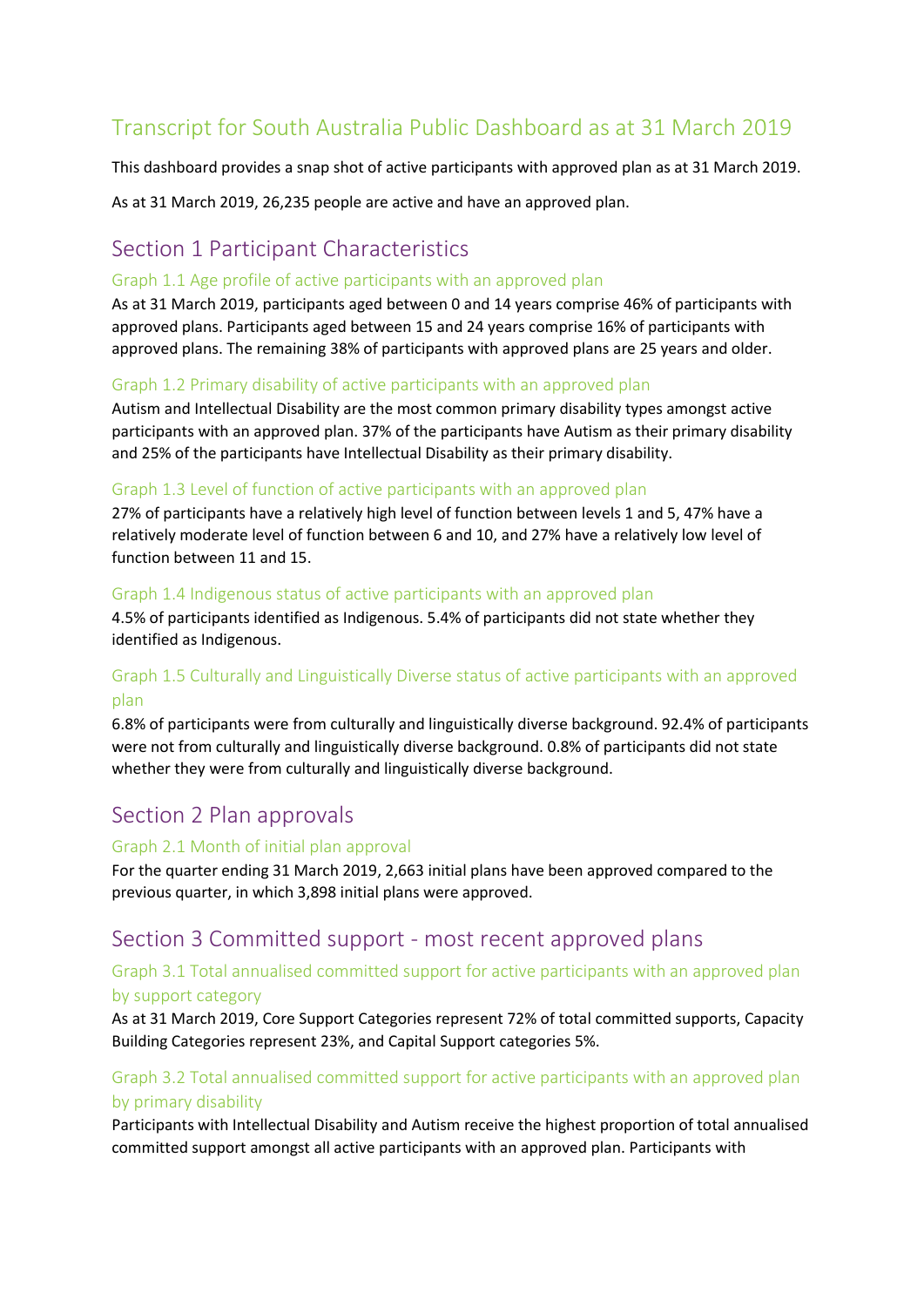Intellectual Disability receive 38% of the total committed supports, while participants with Autism received 19% of the total committed supports.

## Graph 3.3 Total annualised committed support for active participants with an approved plan by age group

The 0 to 14, 15 to 24, and 25+ age groups represent 15%, 16% and 69% respectively of total committed supports.

# Graph 3.4 Total annualised committed support for active participants with a function score and an approved plan by level of function

Participants with level of function between 11 and 15 have relatively lower function or a higher level of disability, and they receive 52% of total committed supports. Participants with level of function between 6 and 10 have a relatively moderate level of function or disability, and they receive 40%. Participants with a level of function between 1 and 5 have relatively high level of function or a low level of disability, and they receive 8% of total committed supports.

# Section 4. Annualised committed support - most recent approved plans

## Graph 4.1 Distribution of active participants with an approved plan by annualised committed support band

As at 31 March 2019, 19% of active participants with approved plans have annualised committed supports in the range \$10,001-\$15,000, 16% in the range \$5,001-\$10,000, and 12% in the range \$30,001-\$50,000.

# Graph 4.2 Average annualised committed support for active participants with an approved plan by primary disability

Participants with a primary disability of Multiple Sclerosis receive the highest amount of average annualised committed support, and participants with a primary disability of Acquired Brain Injury receive the second highest amount of average annualised committed support.

# Graph 4.3 Average annualised committed support for active participants with an approved plan by age group

Participants in the 45 to 54 years age group receive the highest amount of average annualised committed support, and the 35 to 44 years age group receive the second highest amount of average annualised committed support.

# Graph 4.4 Average annualised committed support for active participants with a function score and an approved plan by level of function

The average annualised committed support for participants with relatively high functional capacity (corresponding to a level of function between 1 and 5) is \$16,533, whereas the average annualised committed support for participants with relatively low functional capacity (corresponding to a level of function between 11 and 15) is \$105,309.

# Section 5. Providers

#### Graph 5.1 Registered providers by entity type

As at 31 March 2019, there are 4,465 registered providers, 1,719 are Sole Traders and 2,746 are Organisations.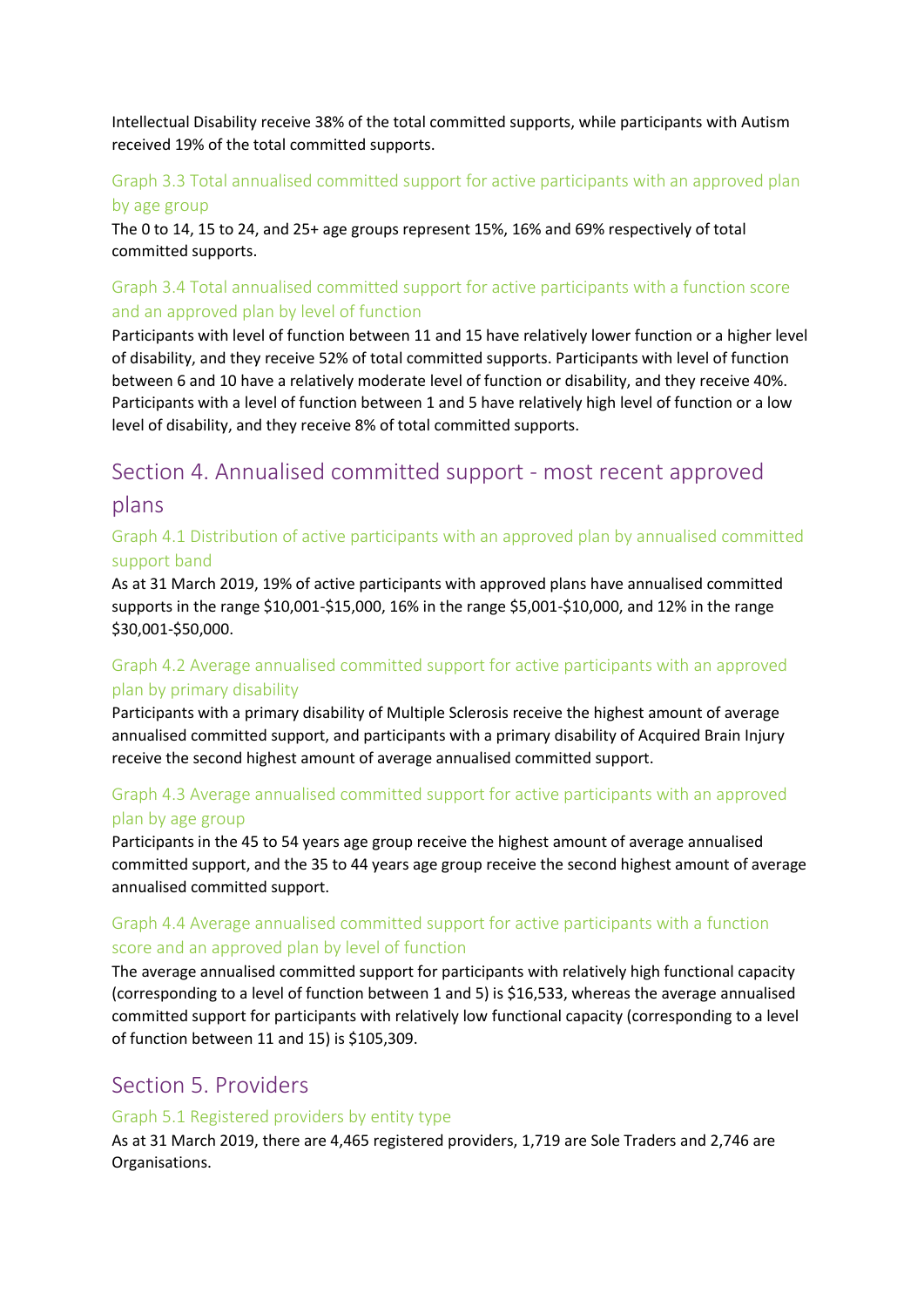#### Table 5.2 Registered providers by registration group

The most common registration groups are Therapeutic Supports (2,173 providers registered), followed by Household Tasks (1,108 providers registered) and Early Childhood Supports (932 providers registered).

# Section 6. Participants and carers outcomes and support packages by participant age group

Participants and carers outcome indicators reported are from baseline outcomes data collected on participants when they receive their initial plan. Outcomes data was collected using the Short Form Outcomes Framework (SFOF) questionnaires. Participants with an initial plan approved during the period between 1 July 2016 and 31 March 2019 are included.

# Participant age group: birth to before starting school Description of key participant outcome domains:

Outcome statements for children aged 0-6 years (or school entry):

1. Children gain functional, developmental and coping skills that are appropriate to their ability and circumstances / specialist services

- 2. Children show evidence of self-determination in their everyday lives
- 3. Children participate meaningfully in family life
- 4. Children participate meaningfully in community life

# Graph 6.1 Selected participant outcome indicators from participants aged between birth and before starting school

For participants age 0 to before starting school: 58% of parents or carers have concerns in 6 or more areas; 76% say their child is able to tell them what he or she wants; 61% of children can make friends outside family; 58% of children participate in age appropriate community, cultural or religious activities; and 64% of children are welcomed or actively included.

#### Description of key carer outcome domains:

Outcome statements for families / carers of children with disability aged 0-6 years:

- 1. Families know their rights and advocate effectively for their children
- 2. Families feel supported
- 3. Families are able to gain access to desired services, programs, and activities in their community
- 4. Families help their children develop and learn
- 5. Families enjoy health and wellbeing

#### Graph 6.3 Selected carer outcome indicators from participants aged 0 to 14 years

For carers of participants starting school to 14: 18% receive Carer Payment; 48% receive Carer Allowance; 47% work in a paid job; 46% say they (and their partner) are able to work as much as they want; 78% are able to advocate for their child; 51% have friends and family they see as often as they like; 86% feel confident in supporting their child's development; and 73% rate their health as good, very good or excellent.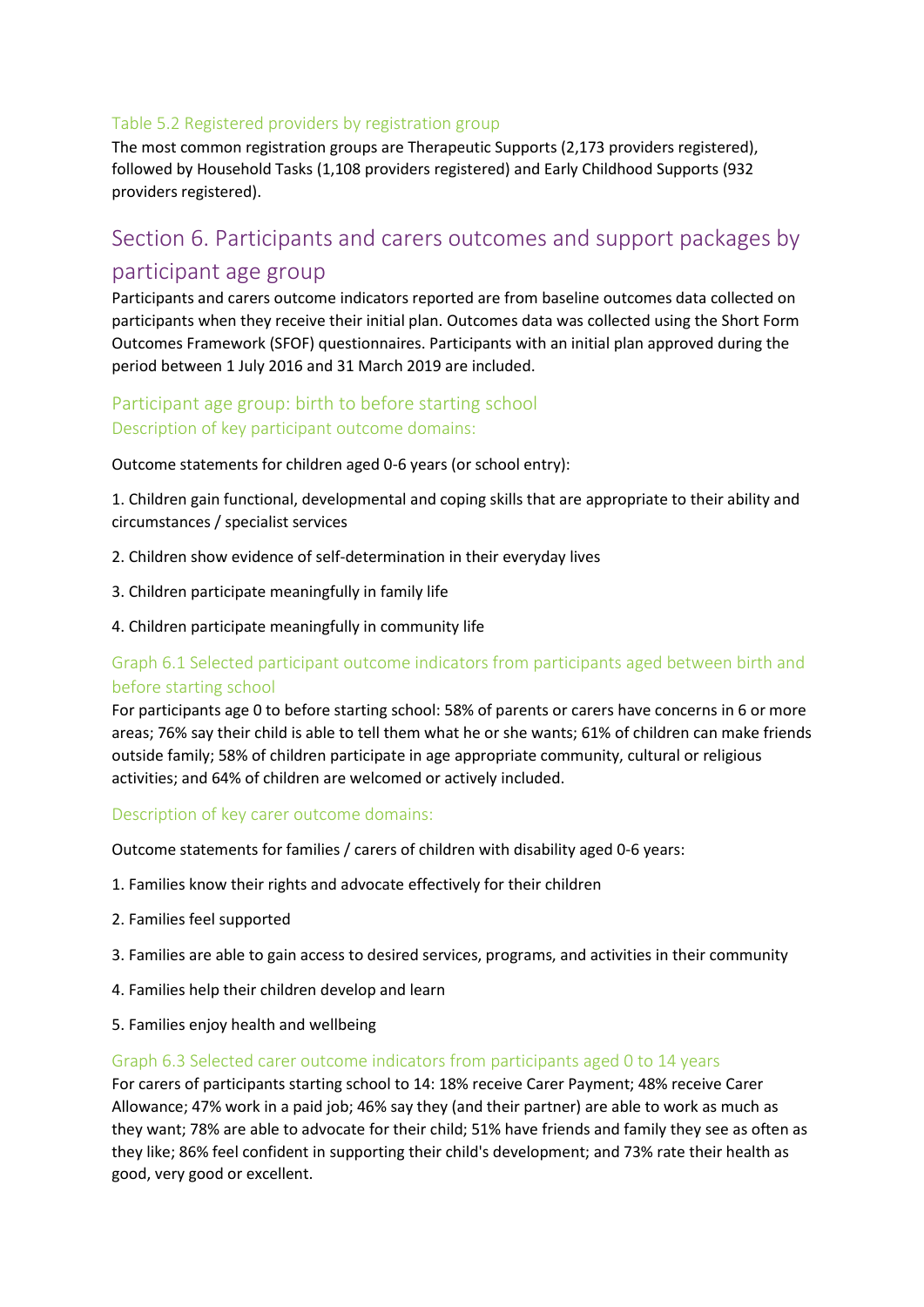# Graph 6.5 Distribution of active participants with an approved plan by level of function for age 0 - 6 years

For the 0 to 6 years age group, 51% of participants have a relatively high level of function or low level of disability and 25% have a relatively low level of function or high level of disability.

#### Graph 6.6 Distribution of active participants with an approved plan by primary disability for aged 0 - 6 years

36% of participants have Autism in the 0 to 6 years age group, while 25% have Developmental delay and 13% have Global developmental delay.

## Graph 6.7 Distribution of active participants with an approved plan by annualised committed support band for ages 0 - 6 years

The largest proportion of participants in the 0 to 6 years age group have annualised supports in the \$10,001-\$15,000 range (42% of participants in the age group), followed by \$15,001-\$20,000 (24% of participants in the age group) and \$5,001-\$10,000 (13% of participants in the age group).

#### Graph 6.8 Total annualised committed support for active participants with an approved plan by support category for aged 0 - 6 years

Capacity Building - Daily Activities is the support category receiving the most committed supports (82% of the total annualised committed support for the age group), followed by Core - Daily Activities (6%) and Capital - Assistive Technology (5%).

## Participant age group: starting school to age 14 Description of key participant outcome domains:

Outcome statements for children aged 7 (or school entry) to 14 years:

1. Children gain functional, developmental and coping skills that are appropriate to their ability and circumstances / specialist services

- 2. Children show evidence of self-determination in their everyday lives
- 3. Children participate meaningfully in family life
- 4. Children participate meaningfully in community life

#### Graph 6.9 Selected participant outcome indicators from participants between starting school and aged 14

For the 7 to 14 years age group: 31% of children are developing functional, learning and coping skills appropriate to their ability and circumstances; 50% are becoming more independent; 18% spend free time with friends without an adult present; 79% have a genuine say in decisions about themselves; 76% attend school in a mainstream class; 68% make friends with people outside the family; 45% spend time after school and on weekends with friends or in mainstream programs; and 76% are welcomed or actively included.

Description of key carer outcome domains:

Outcome statements for families / carers of children with disability aged 7 to 14 years:

- 1. Families know their rights and advocate effectively for their children
- 2. Families feel supported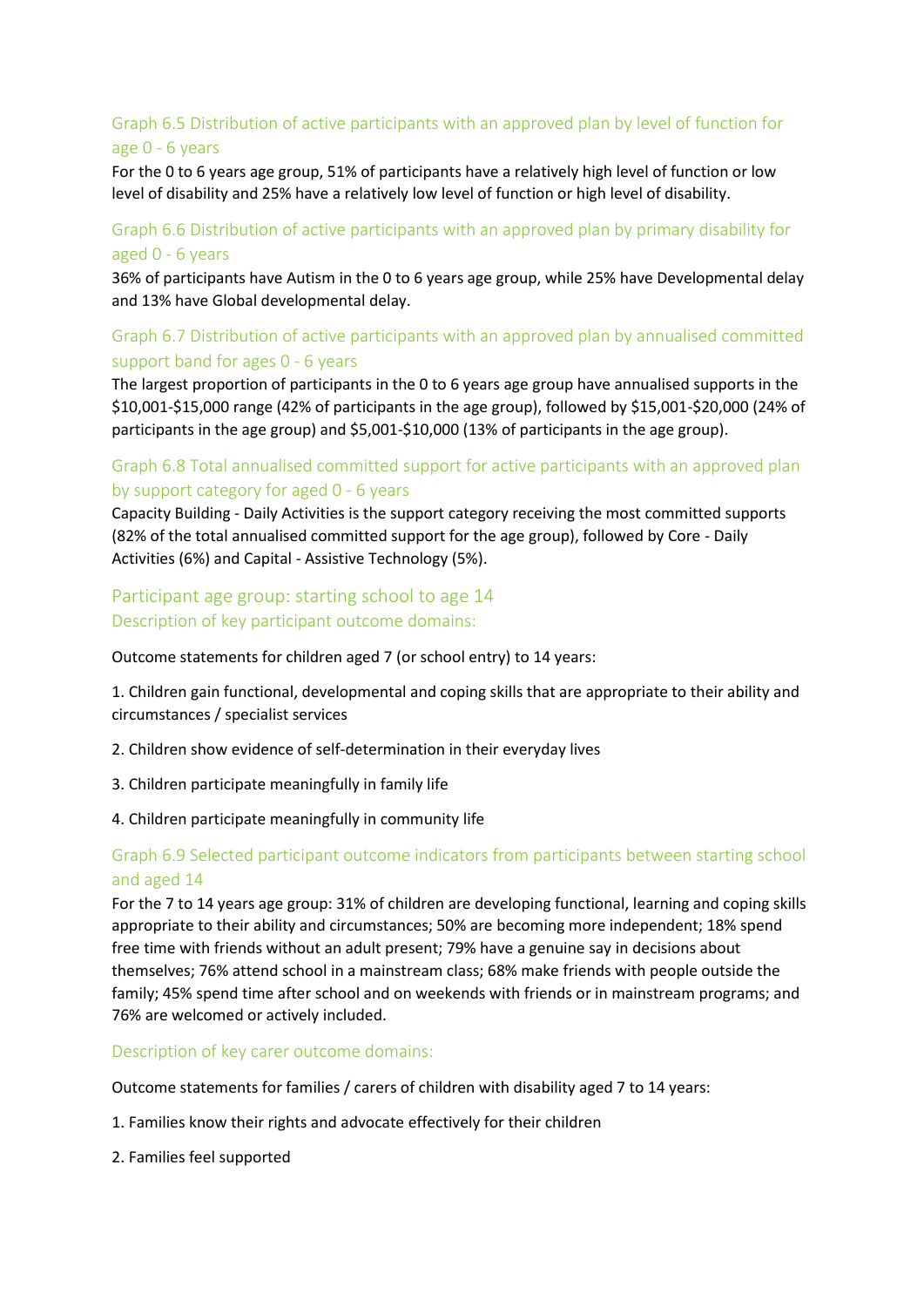- 3. Families are able to gain access to desired services, programs, and activities in their community
- 4. Families help their children develop and learn
- 5. Families enjoy health and wellbeing

#### Graph 6.11 Selected carer outcome indicators from participants aged 0 to 14 years

18% receive Carer Payment; 48% receive Carer Allowance; 47% work in a paid job; 46% say they (and their partner) are able to work as much as they want; 78% are able to advocate for their child; 51% have friends and family they see as often as they like; 86% feel confident in supporting their child's development; and 73% rate their health as good, very good or excellent.

#### Graph 6.13 Distribution of active participants with an approved plan by level of function for age 7 to 14 years

For the 7 to 14 years age group, 34% of participants have a relatively high level of function or low level of disability and 20% have a relatively low level of function or high level of disability.

## Graph 6.14 Distribution of active participants with an approved plan by primary disability for age 7 to 14 years

65% of participants have Autism in the 7 to 14 years age group, while 14% have Intellectual Disability and 6% have Other Sensory/Speech.

#### Graph 6.15 Distribution of active participants with an approved plan by annualised committed support band for age 7 to 14 years

The largest proportion of participants in the 7 to 14 years age group have annualised supports in the \$5,001-\$10,000 range (34% of the participants in the age group), followed by \$10,001-\$15,000 (29%) and \$15,001-\$20,000 (12%).

# Graph 6.16 Total annualised committed support for active participants with an approved plan by support category for age 7 to 14 years

Capacity Building - Daily Activities is the support category receiving the most committed supports (54% of the total annualised committed support for the age group), followed by Core - Daily Activities (22%) and Core - Social and Civic (7%).

# Participant age group: age 15 to 24 Description of key participant outcome domains:

The adult framework consists of 8 participant domains:

- 1. Choice and control
- 2. Daily living activities
- 3. Relationships
- 4. Home
- 5. Health and wellbeing
- 6. Lifelong learning
- 7. Work
- 8. Social, community and civic participation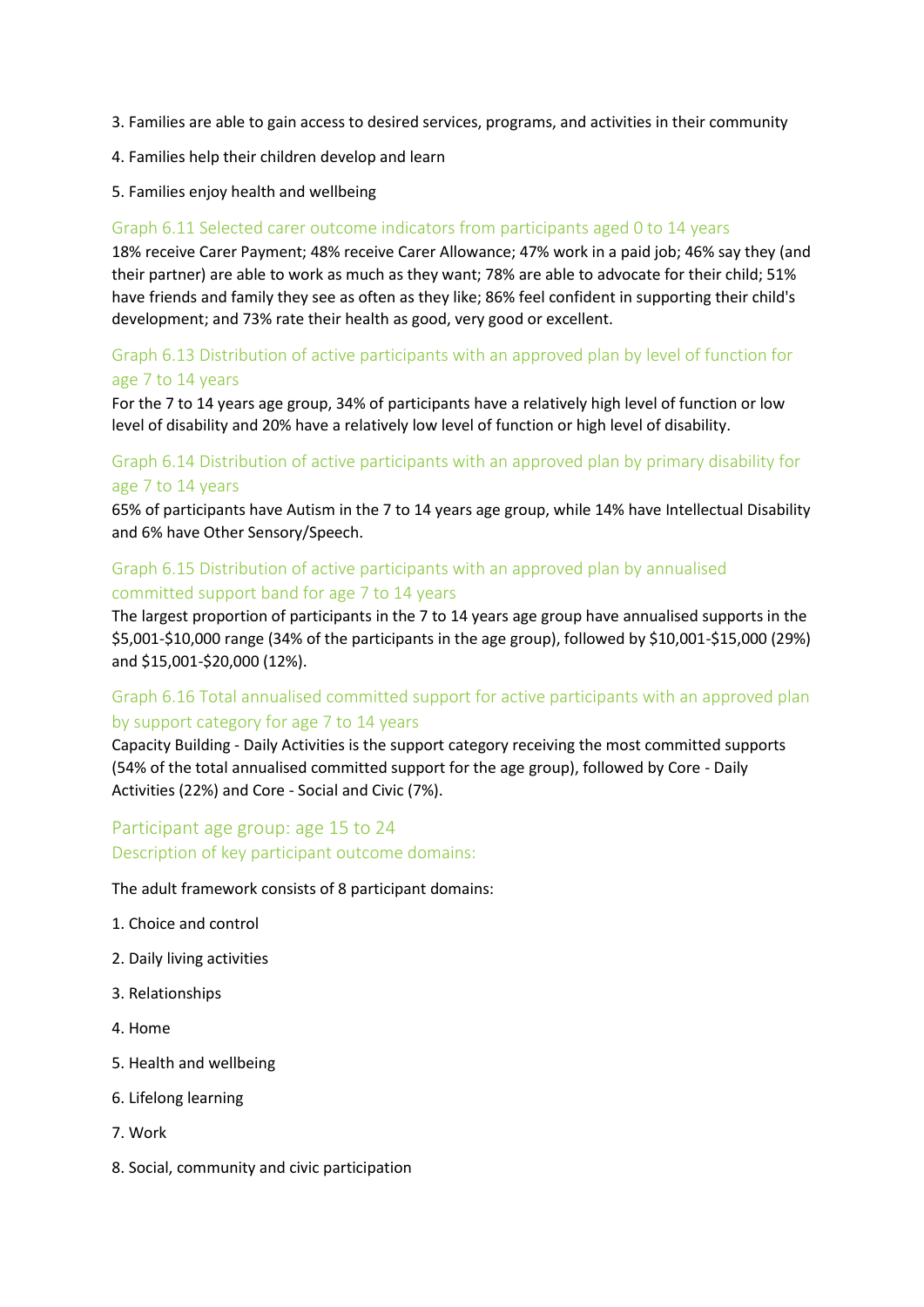#### Graph 6.17 Selected outcome indicators from participants aged 15 to 24

For the 15 to 24 years age group: 44% are happy with the level of independence/control they have now; 51% choose what they do each day; 20% were given the opportunity to participate in a selfadvocacy group meeting; 80% want more choice and control in their life; 29% have no friends other than family or paid staff; 84% are happy with their home; 88% feel safe or very safe in their home; 72% rate their health as good, very good or excellent; 77% did not have any difficulties accessing health services; 34% currently attend or previously attended school in a mainstream class; 23% have a paid job; 12% volunteer; and 36% were actively involved in a community, cultural or religious group in the last year.

#### Description of key carer outcome domains:

Outcome statements for families / carers of participants aged 15 to 24 years:

- 1. Families know their rights and advocate effectively for their young person with disability
- 2. Families have the support they need to care
- 3. Families are able to gain access to desired services, programs, and activities in their community
- 4. Families help their young person become independent
- 5. Families enjoy health and wellbeing

#### Graph 6.19 Selected outcome indicators from carers of participants aged 15 to 24

29% receive Carer Payment; 52% receive Carer Allowance; 47% work in a paid job; 55% are able to work as much as they want; 79% are able to advocate for their family member; 51% have friends and family they see as often as they like; 49% know what their family can do to enable their family member with disability to become as independent as possible; and 63% rate their health as good, very good or excellent.

#### Graph 6.21 Distribution of active participants with an approved plan by level of function for age 15 to 24 years

For the 15 to 24 years age group, 22% of participants have a relatively high level of function or low level of disability and 29% have a relatively low level of function or high level of disability.

#### Graph 6.22 Distribution of active participants with an approved plan by primary disability for age 15 to 24 years

49% of participants have Autism in the 15 to 24 years age group, while 35% have Intellectual Disability and 5% have Cerebral Palsy.

#### Graph 6.23 Distribution of active participants with an approved plan by annualised committed support band for age 15 to 24 years

The largest proportion of participants in the 15 to 24 years age group have annualised supports in the \$30,001-\$50,000 range (17% of the participants in the age group), followed by \$50,001-\$100,000 (16%) and \$10,001-\$15,000 (15%).

#### Graph 6.24 Total annualised committed support for active participants with an approved plan by support category for age 15 to 24 years

Core - Daily Activities is the support category receiving the most committed supports (50%), followed by Core - Social and Civic (18%) and Capacity Building - Daily Activities (14%).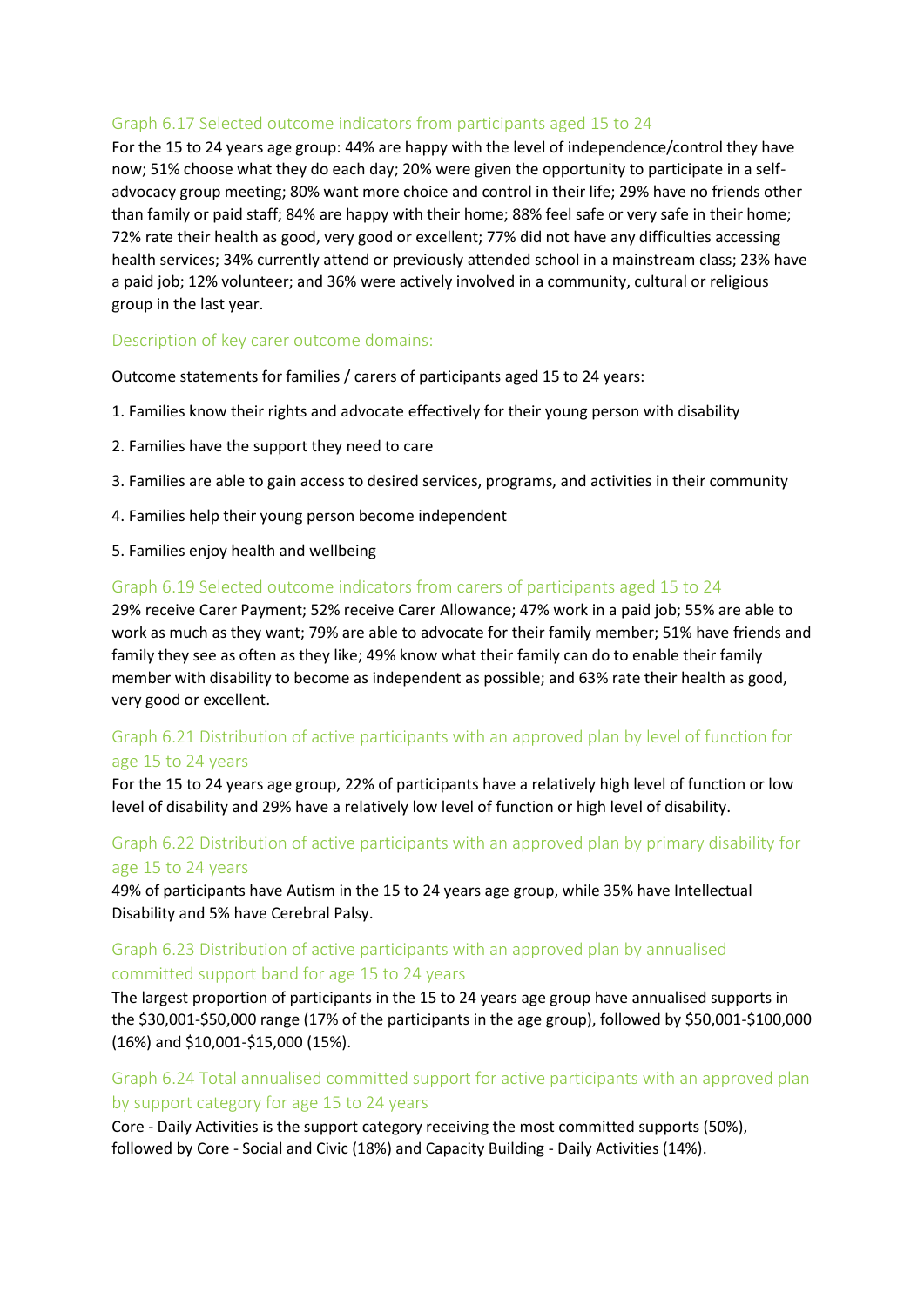# Participant age group: age 25 and plus Description of key participant outcome domains:

#### The adult framework consists of 8 participant domains:

- 1. Choice and control
- 2. Daily activities
- 3. Relationships
- 4. Home
- 5. Health and wellbeing
- 6. Lifelong learning
- 7. Work
- 8. Social, community and civic participation

#### Graph 6.25 Selected outcomes indicators from participants aged 25 and plus

For the 25 years and older age group: 67% choose what they do each day; 25% were given the opportunity to participate in a self-advocacy group meeting; 77% want more choice and control in their life; 26% have no friends other than family or paid staff; 81% are happy with their home; 79% feel safe or very safe in their home; 52% rate their health as good, very good or excellent; 75% did not have any difficulties accessing health services; 8% participate in education, training or skill development; of those receiving education, training or skill development, 62% receive it in mainstream settings; 28% were unable to do a course or training they wanted to do in the last 12 months; 29% have a paid job; 11% volunteer; and 41% were actively involved in a community, cultural or religious group in the last year.

#### Description of key carer outcome domains:

The adult framework consists of 5 family / carer domains:

- 1. Families know their rights and advocate effectively for their family member with disability
- 2. Families have the support they need to care
- 3. Families are able to gain access to desired services, programs, and activities in their community
- 4. Families have succession plans
- 5. Families enjoy health and wellbeing

#### Graph 6.27 Selected outcome indicators from carers of participants aged 25 and plus

24% receive Carer Payment; 39% receive Carer Allowance; 34% work in a paid job; 67% are able to work as much as they want; 76% are able to advocate for their family member; 57% have friends and family they see as often as they like; 40% have made plans for when they are no longer able to care for their family member with disability; and 63% rate their health as good, very good or excellent.

#### Graph 6.29 Distribution of active participants with an approved plan by level of function for age 25+ years

For the 25 years and older age group, 14% of participants have a relatively high level of function or low level of disability and 31% have a relatively low level of function or high level of disability.